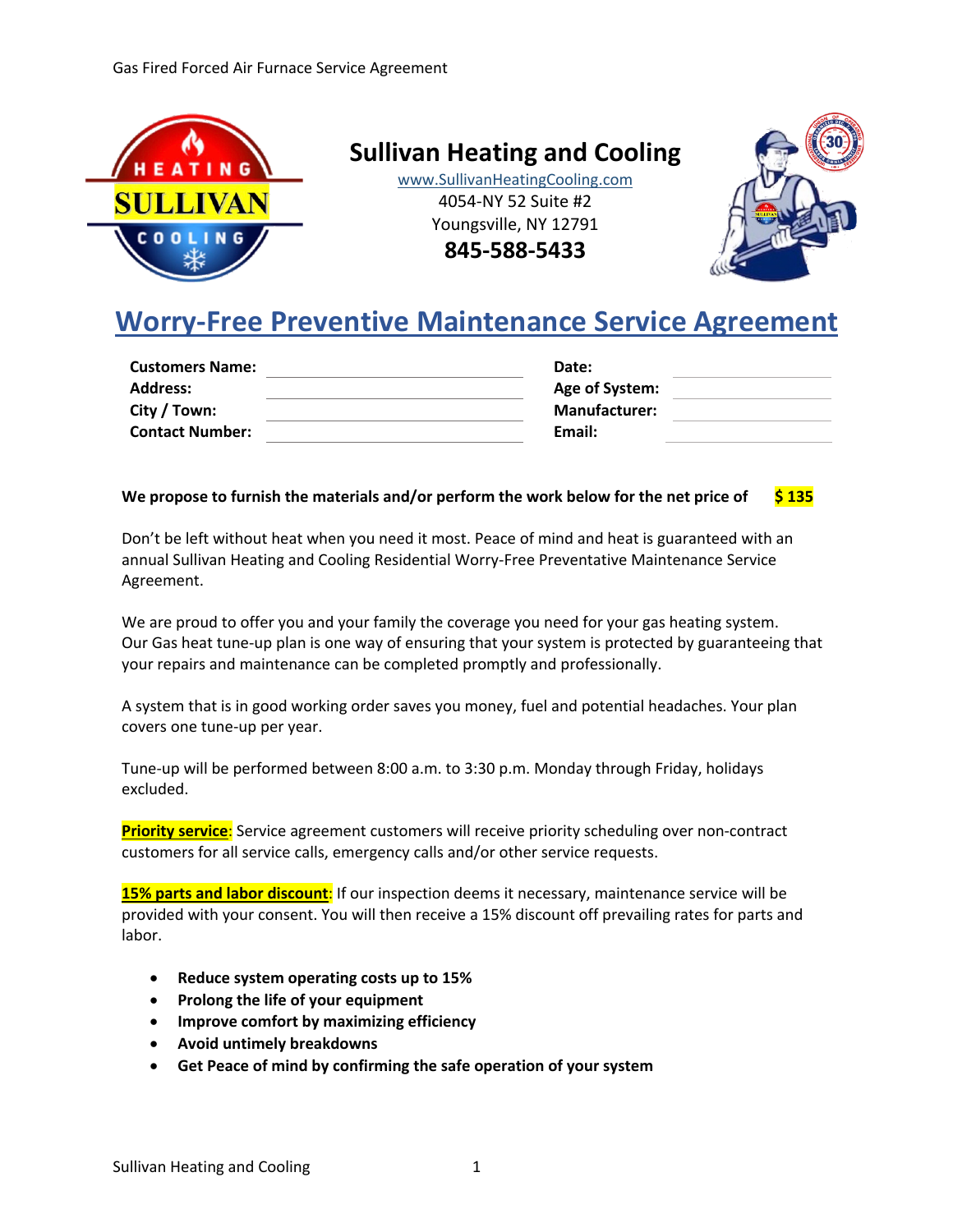# **Gas Fired Forced Air Furnace**

# **ANNUAL INSPECTION FOR FORCED AIR OIL FURNACE:**

Items to be completed will be as follows:

# **One (1) Annual Service and Operational Inspection:**

- Perform safety inspection of the heat exchanger
- Clean heater and chimney base
- Flue is inspected and cleared of any debris
- Furnace air filter is cleaned or replaced (customer provides air filter)
- Inspect, clean and lubricate all motors
- Reassemble Furnace
- Check sequence of operation and combustion air equipment
- Check fuel piping for leaks and proper support
- Perform combustion analysis and adjust burner to achieve optimum efficiency
- Clean and wax exterior of furnace
- Make written reports and notify homeowner of any items that need further attention

**The Terms and Conditions set forth in this Agreement form an integral part of this Agreement and are expressly incorporated herein.**

## **Total Maintenance Service Agreement Price \$ 135.00**

**Service Contract Start Date:\_\_\_\_\_\_\_\_\_\_\_\_\_\_\_\_\_\_\_\_\_**

This proposal is hereby accepted, Sullivan Heating and Cooling is authorized to proceed

# **Accepted: Approved:**

| Signature:         |                                     |
|--------------------|-------------------------------------|
| Name:              | Joseph A. Velilla                   |
| Title:             | <b>Managing Partner</b>             |
| Date:              | <b>Sullivan Heating and Cooling</b> |
| <b>Approval #:</b> | Date:                               |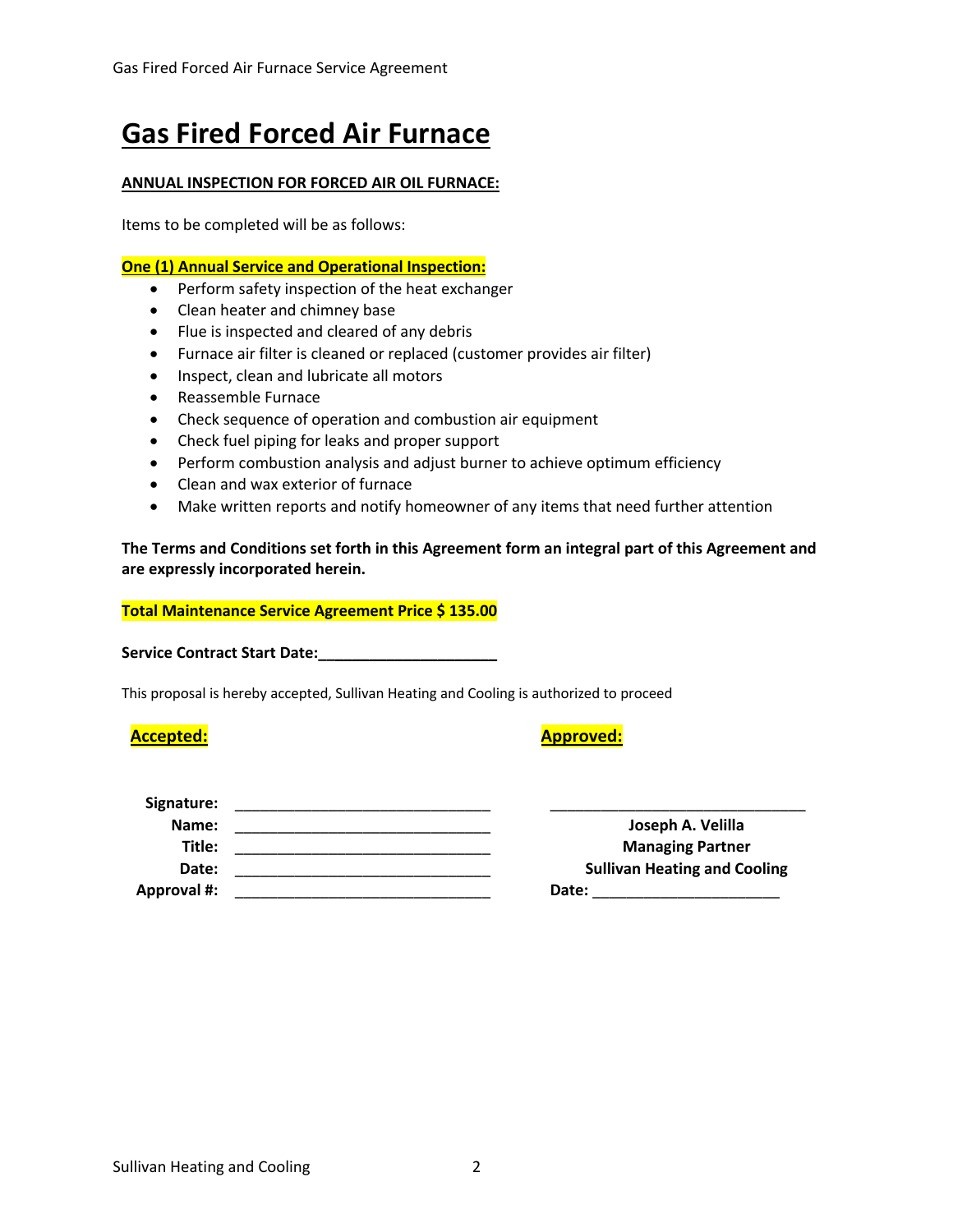# **Terms and Conditions**

#### **PAYMENT TERMS:**

Customer shall pay Seller according to the terms contained in the Installation Proposal. Final payment shall be due after the work described in the Installation Proposal is substantially completed.

#### **CHANGE ORDERS:**

During the progress of the work under this Agreement, if Customer should order extra work not specified in the Agreement, Seller may require such extra work to be considered an agreement separate and aside from this Agreement and may require payment for said extra work in advance.

#### **WORK SCHEDULE**:

Work shall be completed within a reasonable time. Performance of this Agreement is subject to labor strikes, fires, acts of war or terrorism, acts of God, adverse weather conditions not reasonably anticipated, unusual delays in transportation, Seller's ability to obtain materials, and/or any cause beyond Seller's control.

#### **SUBSTITUTIONS:**

Should Seller be unable to obtain any material(s) specified in the Agreement or any Change Order, Seller shall have the right at its sole discretion to substitute comparable materials and such substitution shall not affect the Contract Price.

#### **EXCESS MATERIALS:**

Extra materials left over upon completion shall be deemed Seller's property, and Seller may enter upon the Property's premises to remove excess material(s) at all reasonable hours.

#### **SUPERVISION RESPONSIBILITY:**

Seller shall supervise and direct the work at Customer's Property, using reasonable skill and attention. Seller shall be solely responsible for the construction means, methods, technique, sequences, and procedures for all work performed at Customer's Property pursuant to this Agreement. Customer shall not interfere with Seller's work forces or Seller's subcontractors.

#### **LIMITED WARRANTY:**

Seller shall provide Customer with a limited warranty on service and labor for the duration set forth in the Installation Agreement, beginning on the date of completion of services against defects in the quality of workmanship and/or materials ("Warranty Period"). Seller shall not be liable during or following the Warranty Period for any: (a) damage due to ordinary wear and tear or abusive use; (b) damage due to use of the equipment beyond the design temperatures (cooling set below 70°F, for instance); (c) defects that are the result of characteristics common to the materials used; (d) loss, injury or damages caused in any way by the weather elements; (e) conditions resulting from condensation on, or expansion or contraction or, any materials; (f) any water leak, blockage, freezing, or other malfunction of condensate or drain lines; and/or (g) air leaks arising from structural deficiencies within existing supply/return ducts or transitions. If Customer opts for a Warranty Period exceeding two (2) years, Customer agrees to maintain yearly service agreements with Seller for the entire duration of the Warranty Period; Seller shall not be liable for warranty repairs during the Warranty Period in the absence of such yearly service agreement(s). Customer is responsible to pay \$99 fee to transfer existing warranty to new customer within 90 days of closing. Customer is responsible for paying equipment manufacturer for any transfer of equipment warranty. Seller is not responsible for any warranties provided by the manufacturer. Seller makes no warranty to Buyer regarding materials and/or equipment installed (other than a warranty of title), and Seller authorizes no third person or party to assume any warranty obligation or liability on Seller's behalf. The only warranties applicable to the materials and/or equipment installed are those, if any, extended by the respective manufacturer that shall furnish to Buyer any and all applicable warranty documents. Seller hereby assigns to Buyer, without recourse, any applicable warranties extended to Seller. Such assignment shall constitute Seller's sole obligation and Buyer's sole exclusive remedy from Seller with regard to defective materials and/or equipment installed. This limited warranty is in lieu of all other warranties, statutory or otherwise, express or implied, all representations made by Seller, and all other obligations or liabilities respective of the Services provided at the Property. Seller disclaims all other warranties, express or implied, including without limitation any implied warranty of workmanlike construction, implied warranty of habitability, implied warranty of fitness for a particular purpose or use, and/or implied warranty of merchantability. Under no circumstances shall Seller be liable to Customer for loss of time, loss of use, inconvenience, or any other incidental or consequential damages that may arise from this Agreement. Unauthorized repairs or attempted repairs shall void this warranty entirely.

#### **DESIGN CONDITIONS:**

All equipment is designed according to the Manual J. standard design temperatures for Hudson Valley, NY (Cooling: 75°F indoor dry bulb temperature w/ 50% indoor relative humidity at 92°F outdoor dry bulb temperature. Heating: 70°F indoor dry bulb temperature w/ 50% indoor relative humidity at 23°F outdoor dry bulb temperature). Seller is not responsible for cooling/heating beyond the Manual J. standard design temperatures, high humidity levels, system reaching dew point, ductwork sweating/producing condensate due to home infiltration rates or any other reason. R-values, structural tightness, ductwork conditions, home infiltration, leakage of ductwork, building materials and any other factor in the load calculation will be determined by the information the Customer provides to Seller upon initial consultation, Seller is not responsible for any problems incurred due to incorrect information provided by Customer at the time of consultation and load calculation. If Customer does not authorize Seller to conduct its own testing to determine load calculations, all insulation values, Seller shall size the new HVAC system based on the size of the existing HVAC system. In such case, Seller shall not be responsible for problems caused by over sizing (including without limitation short cycling, humidity control, and mold growth) or under sizing (including without limitation inability to heat or cool within the Manual J. standard design temperatures).

#### **PERFORMANCE OR CONDITION OF EXISTING EQUIPMENT:**

Seller is not responsible for the performance, functionality, or compatibility of existing equipment, ductwork, duct board, controls, or other equipment/materials that is not replaced during a job installation and that Customer agrees to keep in place. In the event that the system fails to operate properly, the Warranty service will only cover the newly installed equipment, controls, or materials, as well as